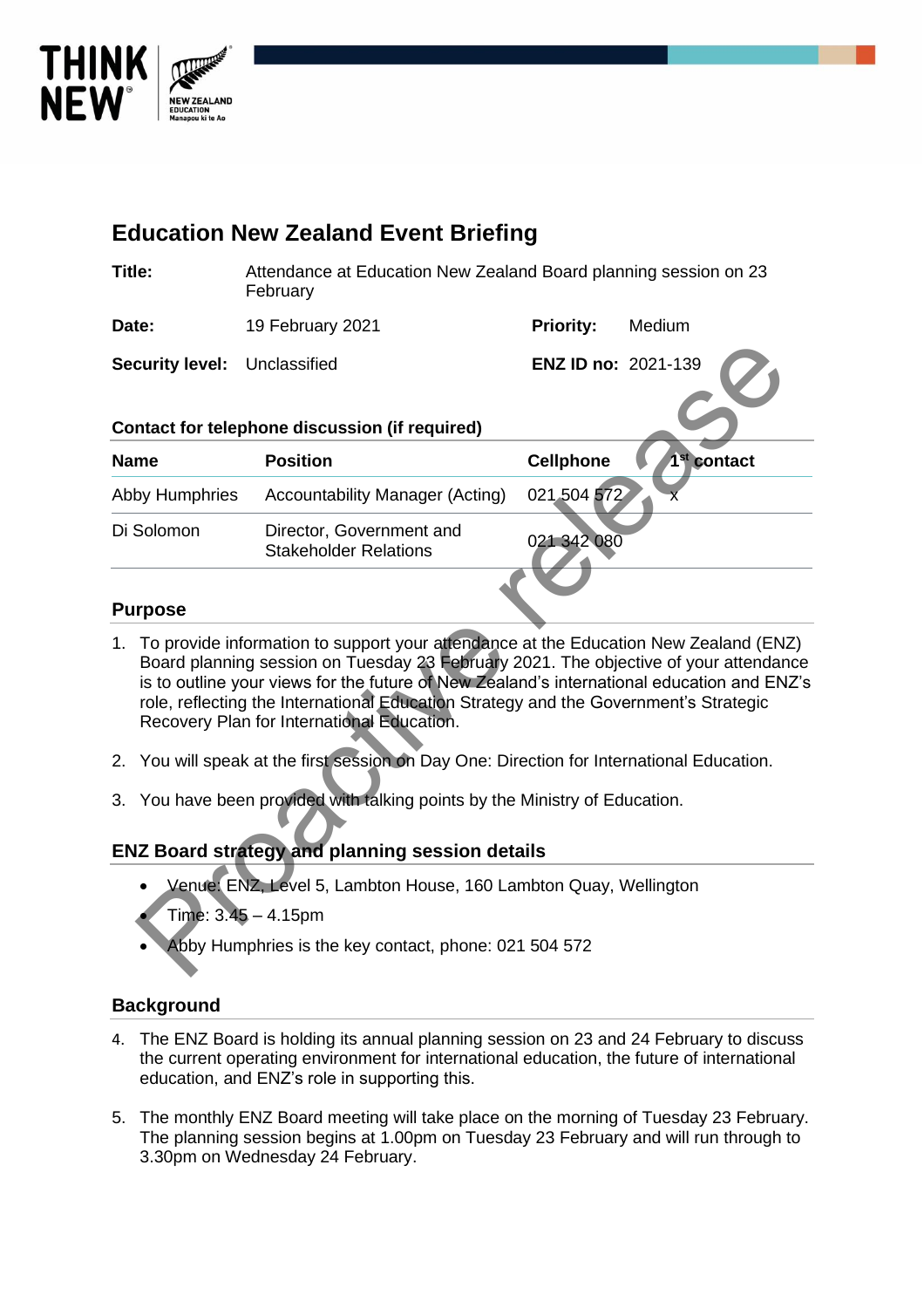

6. You will be attending the opening session on Tuesday 23 February, which is titled "Direction for International Education". This session runs from 1.00pm until 5.00pm and will include presentations from Chief Executives of a number of government agencies involved in international education. They have been asked to give their agencies' perspectives on international education and their priorities for enabling the sector. The order of speakers is as follows:

| <b>Name</b>                                                                                                                                                                   | <b>Position</b>                                                                            | Organisation                                       | <b>Speaking</b><br>slot             |  |  |
|-------------------------------------------------------------------------------------------------------------------------------------------------------------------------------|--------------------------------------------------------------------------------------------|----------------------------------------------------|-------------------------------------|--|--|
| Greg<br>Patchell                                                                                                                                                              | Head of Immigration New<br><b>Zealand and Deputy</b><br>Chief Executive,<br>Immigration    | Ministry of Business, Innovation<br>and Employment | $2:00$ pm $-$<br>2:30 <sub>pm</sub> |  |  |
| Andy<br>Jackson<br>(on behalf<br>of Iona<br>Holstead)                                                                                                                         | <b>Acting Deputy Chief</b><br>Executive, Graduate<br>Achievement, Vocations<br>and Careers | Ministry of Education                              | $2:30$ pm $-$<br>3:00pm             |  |  |
| Grant<br>Klinkum                                                                                                                                                              | <b>Chief Executive</b>                                                                     | <b>New Zealand Qualifications</b><br>Authority     | $3:15$ pm $-$<br>3:45pm             |  |  |
| <b>Hon Chris</b><br><b>Hipkins</b>                                                                                                                                            | <b>Minister of Education</b>                                                               |                                                    | $3.45$ pm $-$<br>4.15pm             |  |  |
| Carolyn<br>Tremain                                                                                                                                                            | <b>Chief Executive</b>                                                                     | Ministry of Business, Innovation<br>and Employment | 4:30pm-<br>4:45pm                   |  |  |
| <b>Chris Seed</b>                                                                                                                                                             | <b>Chief Executive and</b><br>Secretary                                                    | Ministry of Foreign Affairs and<br>Trade           | 4:45pm-<br>5:00pm                   |  |  |
| <b>Other attendees</b>                                                                                                                                                        |                                                                                            |                                                    |                                     |  |  |
| Paul<br><b>Stocks</b>                                                                                                                                                         | Deputy Chief Executive,<br>Labour, Science and<br>Enterprise                               | Ministry of Business, Innovation<br>and Employment |                                     |  |  |
| Tim Fowler                                                                                                                                                                    | <b>Chief Executive</b>                                                                     | <b>Tertiary Education Commission</b>               |                                     |  |  |
| <b>Peter</b><br><b>Chrisp</b>                                                                                                                                                 | <b>Chief Executive</b>                                                                     | New Zealand Trade and Enterprise                   |                                     |  |  |
| Presenters have been invited to participate for the full afternoon and a number of them<br>will also he present during your attendance ENZ's Senior Leadership Team will also |                                                                                            |                                                    |                                     |  |  |

- 7. Presenters have been invited to participate for the full afternoon and a number of them will also be present during your attendance. ENZ's Senior Leadership Team will also attend the planning session.
- 8. The agenda for the full planning session can be found at Appendix One.
- 9. The list of ENZ's Board members can be found at Appendix Two.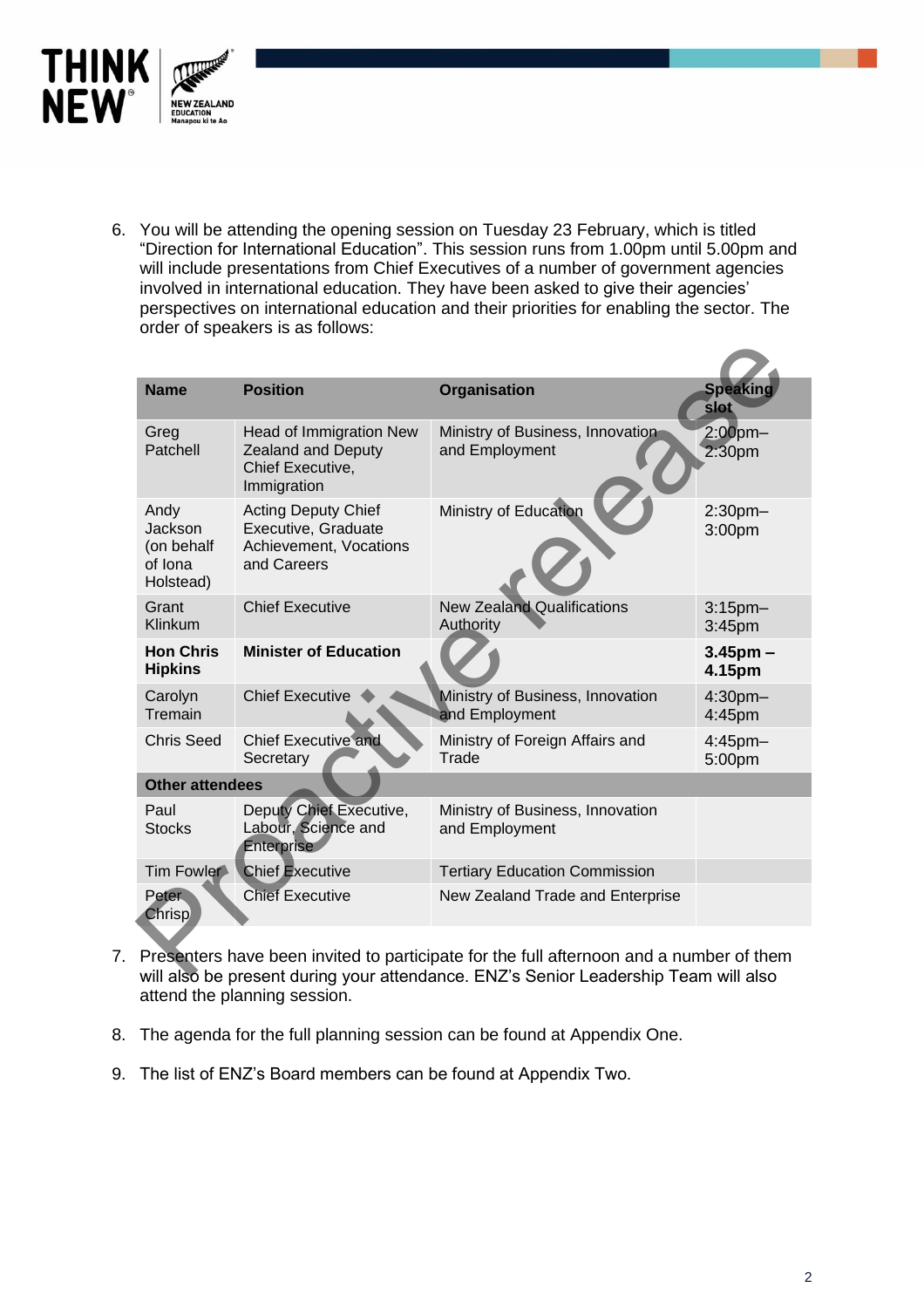

## **Possible questions from attendees**

Processes

- 10. We anticipate attendees will welcome the opportunity to seek your views on a number of matters which may include:<br>i. How you see interna
	- How you see international education contributing to New Zealand's economic recovery in the next 3-5 years
	- ii. How you see international education contributing to New Zealand's international reputation and diplomacy efforts in the next 10-20 years
	- iii. Your vision for how you see agencies, including education agencies, collaborating to support international education
	- iv. The future of the international education industry, given the significant impact of Covid-19
	- v. What constraints you see to rebuilding a better international education sector.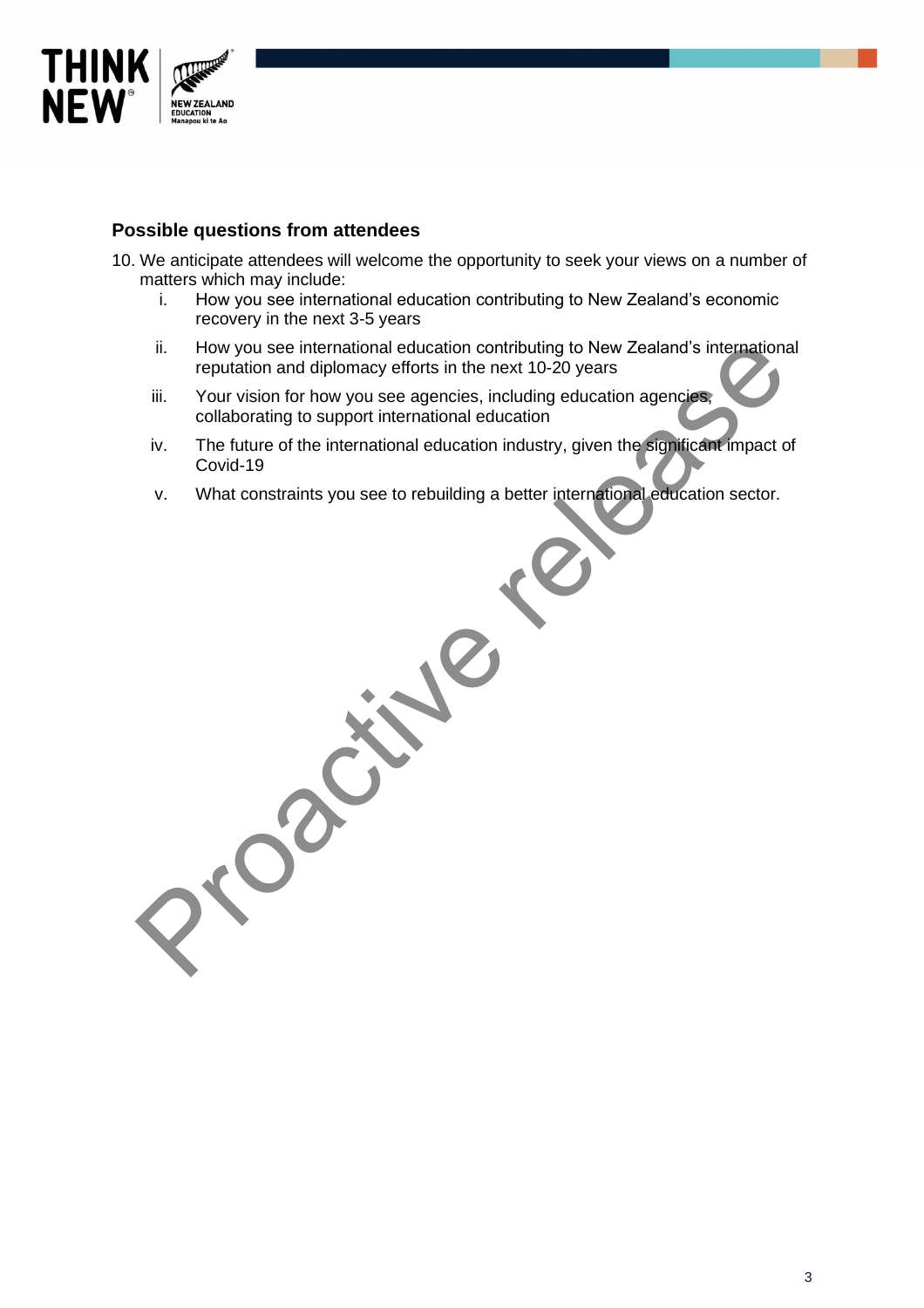

# **Appendix One: Agenda for ENZ Board planning session 23-24 February**

# **Day 1 – Tuesday 23 February**

| 1                    | <b>Direction for International Education</b>                    | 1:00pm-5:00pm  |
|----------------------|-----------------------------------------------------------------|----------------|
|                      | 1a. A summary of the impacts on and outlook for industry        | 1:00pm-2:00pm  |
|                      | stakeholders from recent workshops will be presented            |                |
|                      | 1b. Government stakeholders are invited to attend and           | 2:00pm-3:45pm  |
|                      | discuss their agencies' priorities for enabling the sector:     |                |
|                      | Immigration New Zealand                                         | 2:00pm-2:30pm  |
|                      | Ministry of Education                                           | 2:30pm-3:00pm  |
|                      | New Zealand Qualifications Authority                            | 3:15pm-3:45pm  |
|                      |                                                                 |                |
|                      | 1c. The Minister for Education, Hon Chris Hipkins is invited to | 3:45pm-4:15pm  |
|                      | discuss his vision and priorities for the sector                |                |
|                      | 1d. Government stakeholders invited to attend and discuss       | 4:30pm-5:00pm  |
|                      | their agency's priorities for enabling the sector:              |                |
|                      | Ministry of Business Innovation and Employment                  | 4:30pm-4:45pm  |
|                      | Ministry of Foreign Affairs and Trade                           | 4:45pm-5:00pm  |
|                      |                                                                 |                |
|                      |                                                                 |                |
|                      | Day Two - Wednesday 24 February                                 |                |
| Session two          | A changed operating environment                                 | 9:00am-11:00am |
| <b>Session three</b> | A very different looking industry                               | 11:00am-1:00pm |

# **Day Two – Wednesday 24 February**

| Session two          | A changed operating environment           | $9:00$ am $-11:00$ am |
|----------------------|-------------------------------------------|-----------------------|
| <b>Session three</b> | A very different looking industry         | 11:00am-1:00pm        |
|                      | Lunch                                     | $1:00$ pm $-1:30$ pm  |
| Session four         | A changing role for Education New Zealand | $1:30$ pm $-3:30$ pm  |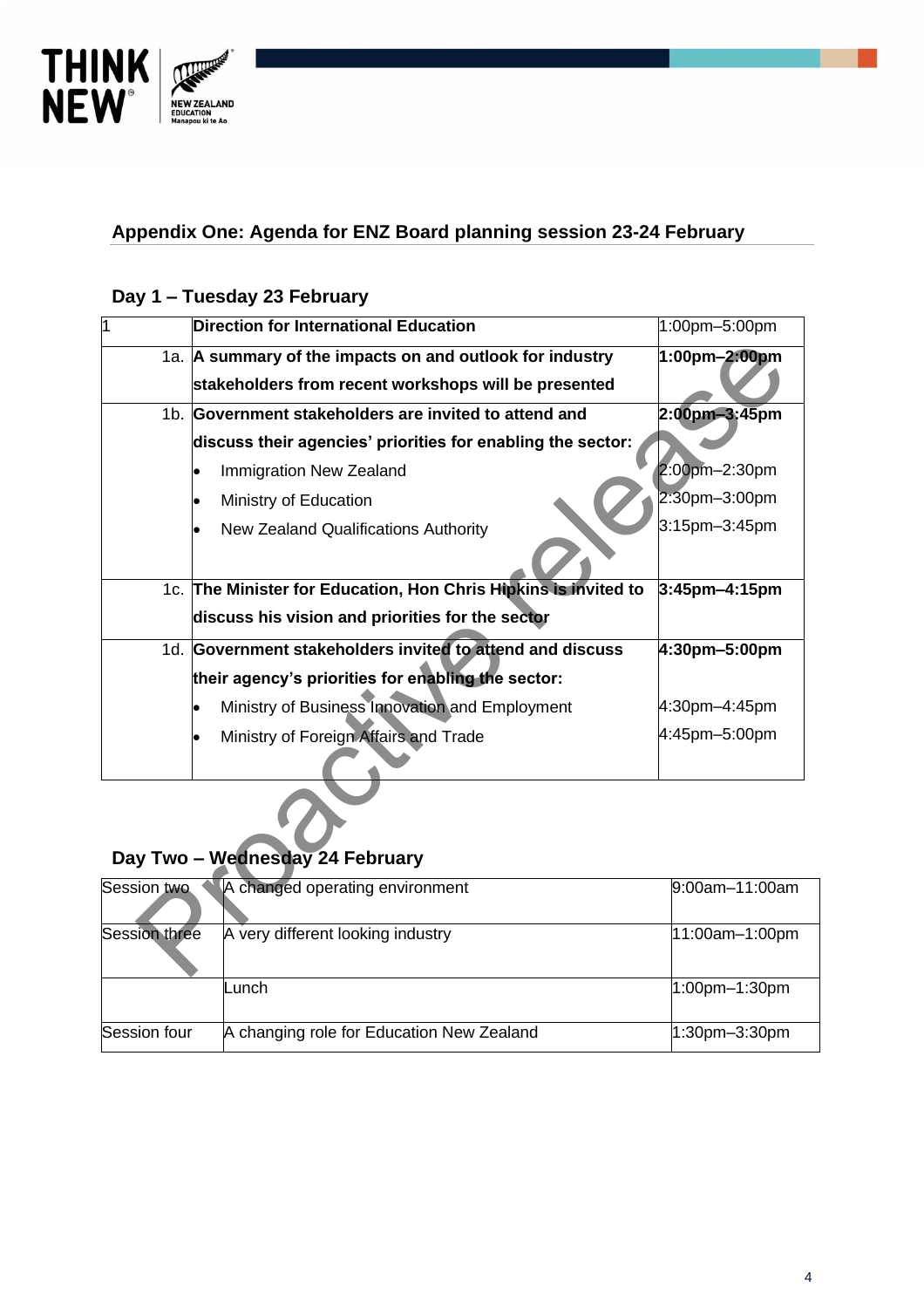

# **Appendix Two: ENZ Board members**

# **Name Position**

#### **Steve Maharey**

Mr Maharey is an independent Director, commentator and consultant on a wide range of social and political issues. He was previously the Vice-Chancellor of Massey University. He is a former Member of Parliament and Senior Minister in the New Zealand Government (1999-2008). In 2009, as part of the Queen's New Year Honours List, Mr Maharey was made a Companion of the New Zealand Order of Merit for services as a Member of Parliament. ocial and political issues. He was<br>of Massey University. He is a<br>d Senior Minister in the New<br>8). In 2009, as part of the Queen's<br>arey was made a Companion of<br>for services as a Member of<br>for services as a Member of<br>for ser



### **Lyn Provost**

Ms Provost was Controller and Auditor-General from October 2009 until 2017. From 2001 to 2009 she was the first female and civilian Deputy Commissioner of New Zealand Police. Lyn is currently a member of the International Auditing and Assurance Board. In 2016 she received the Global category award in the nationwide Women of Influence awards. In 2017, as part of the Queen's Birthday Honours List, Lyn was made a Companion of the New Zealand Order of Merit for services to the State.



# **Dr Linda Sissons**

Ms Sissons is a highly experienced chief executive in the tertiary education sector. Dr Sissons is currently the Acting Chief Executive at UCOL. She was also a member of the NZIST Establishment Board (2019-2020).

Before that she was interim Chief Executive of Taratahi Agricultural Training Centre (2015-2016), Chief Executive of the Wellington Institute of Technology (2001-2015) and of Hutt Valley Polytechnic (1999-2001). In 2006, Dr Sissons was made a Companion of the New Zealand Order of Merit for services to tertiary education.



# **Victoria Spackman**

Ms Spackman is Chair of Ackama Group, a Wellington- and Melbourne-based technology company, and co-owner and Director of screen and visitor experience company the Gibson Group and was its Chief Executive. She was the founding Director of Te Auaha New Zealand Institute of Creativity at WelTec and Whitireia Polytechnics and served three terms as a Director of Screenrights (Australia).

Ms Spackman's other governance experience includes committee

member of FirstBoards, a working group of the Institute of Directors which encourages high quality governance in small to medium enterprises and new companies; 12 years with **Chair** 

**Deputy Chair** 

Board member

Board

member